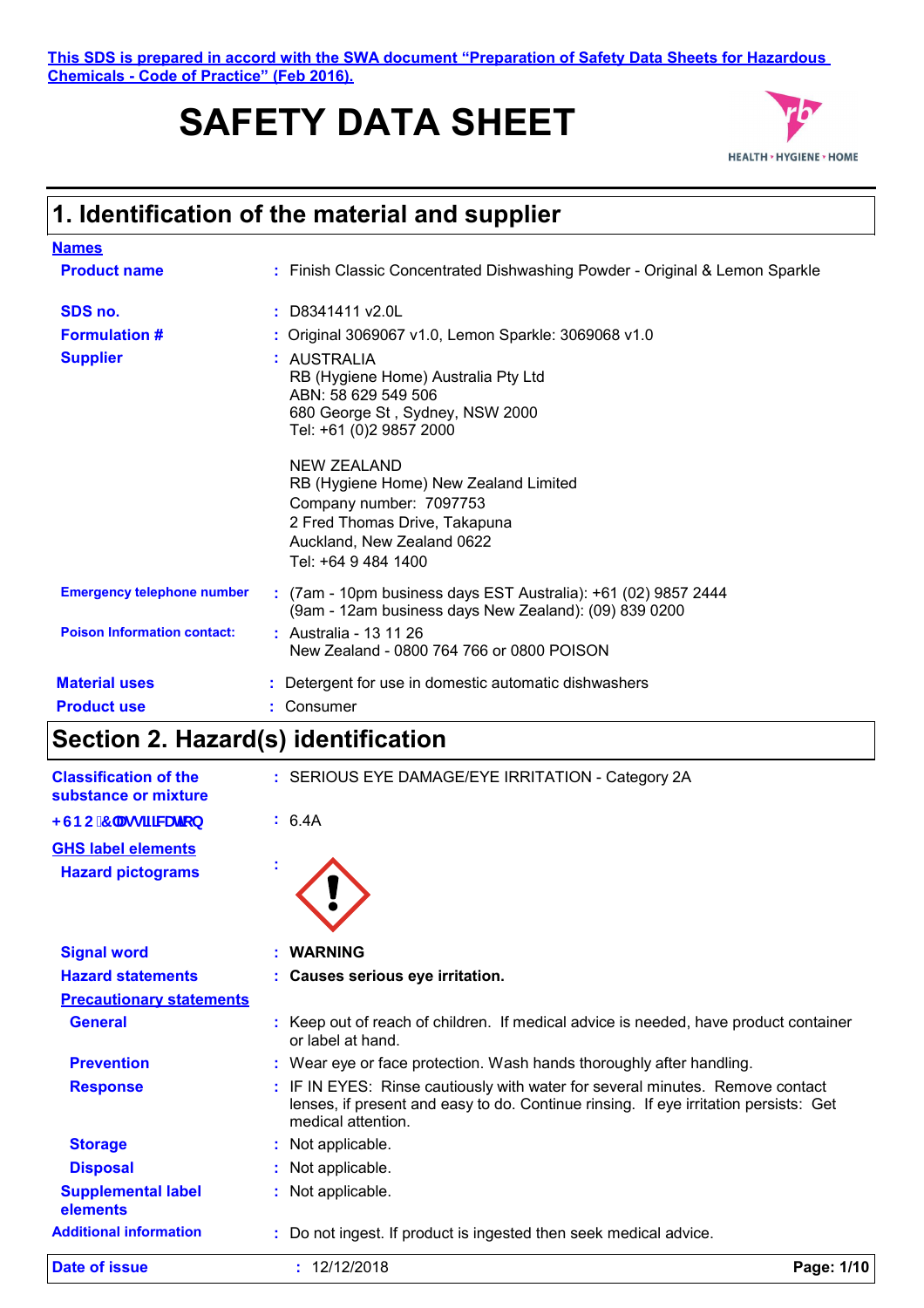# **Section 2. Hazard(s) identification**

#### **Other hazards which do not :** None known. **result in classification**

## **Section 3. Composition and ingredient information**

**Substance/mixture :**

: Mixture

| <b>Ingredient name</b>                                                                                     | $\%$ (w/w) | <b>CAS number</b>      |
|------------------------------------------------------------------------------------------------------------|------------|------------------------|
| 1≥60 - ≤75<br>l sodium carbonate<br>$\leq 10$<br>disodium carbonate, compound with hydrogen peroxide (2:3) |            | 497-19-8<br>15630-89-4 |

 **Other Non-hazardous ingredients to 100%**

**Occupational exposure limits, if available, are listed in Section 8.**

### **Section 4. First aid measures**

### **Description of necessary first aid measures**

| <b>Eye contact</b>  | : Immediately flush eyes with plenty of water, occasionally lifting the upper and lower<br>eyelids. Check for and remove any contact lenses. Continue to rinse for at least 10<br>minutes. Get medical attention.                                                                                                                                                                                                                                                                                                                                                                                                                                                                                                                                                                                                            |
|---------------------|------------------------------------------------------------------------------------------------------------------------------------------------------------------------------------------------------------------------------------------------------------------------------------------------------------------------------------------------------------------------------------------------------------------------------------------------------------------------------------------------------------------------------------------------------------------------------------------------------------------------------------------------------------------------------------------------------------------------------------------------------------------------------------------------------------------------------|
| <b>Inhalation</b>   | : Remove victim to fresh air and keep at rest in a position comfortable for breathing.<br>If not breathing, if breathing is irregular or if respiratory arrest occurs, provide<br>artificial respiration or oxygen by trained personnel. It may be dangerous to the<br>person providing aid to give mouth-to-mouth resuscitation. Get medical attention if<br>adverse health effects persist or are severe. If unconscious, place in recovery<br>position and get medical attention immediately. Maintain an open airway. Loosen<br>tight clothing such as a collar, tie, belt or waistband. In case of inhalation of<br>decomposition products in a fire, symptoms may be delayed. The exposed person<br>may need to be kept under medical surveillance for 48 hours.                                                       |
| <b>Skin contact</b> | : Flush contaminated skin with plenty of water. Remove contaminated clothing and<br>shoes. Get medical attention if symptoms occur. Wash clothing before reuse.<br>Clean shoes thoroughly before reuse.                                                                                                                                                                                                                                                                                                                                                                                                                                                                                                                                                                                                                      |
| <b>Ingestion</b>    | : Wash out mouth with water. Remove dentures if any. Remove victim to fresh air<br>and keep at rest in a position comfortable for breathing. If material has been<br>swallowed and the exposed person is conscious, give small quantities of water to<br>drink. Stop if the exposed person feels sick as vomiting may be dangerous. Do not<br>induce vomiting unless directed to do so by medical personnel. If vomiting occurs,<br>the head should be kept low so that vomit does not enter the lungs. Get medical<br>attention if adverse health effects persist or are severe. Never give anything by<br>mouth to an unconscious person. If unconscious, place in recovery position and get<br>medical attention immediately. Maintain an open airway. Loosen tight clothing such<br>as a collar, tie, belt or waistband. |

| <b>Date of issue</b>                  | : 12/12/2018                                                                               | Page: 2/10 |
|---------------------------------------|--------------------------------------------------------------------------------------------|------------|
| <b>Inhalation</b>                     | : No specific data.                                                                        |            |
| <b>Eye contact</b>                    | : Adverse symptoms may include the following:<br>pain or irritation<br>watering<br>redness |            |
| <b>Over-exposure signs/symptoms</b>   |                                                                                            |            |
| <b>Ingestion</b>                      | : No known significant effects or critical hazards.                                        |            |
| <b>Skin contact</b>                   | : No known significant effects or critical hazards.                                        |            |
| <b>Inhalation</b>                     | : No known significant effects or critical hazards.                                        |            |
| <b>Eye contact</b>                    | : Causes serious eye irritation.                                                           |            |
| <b>Potential acute health effects</b> |                                                                                            |            |
|                                       | Most important symptoms/effects, acute and delayed                                         |            |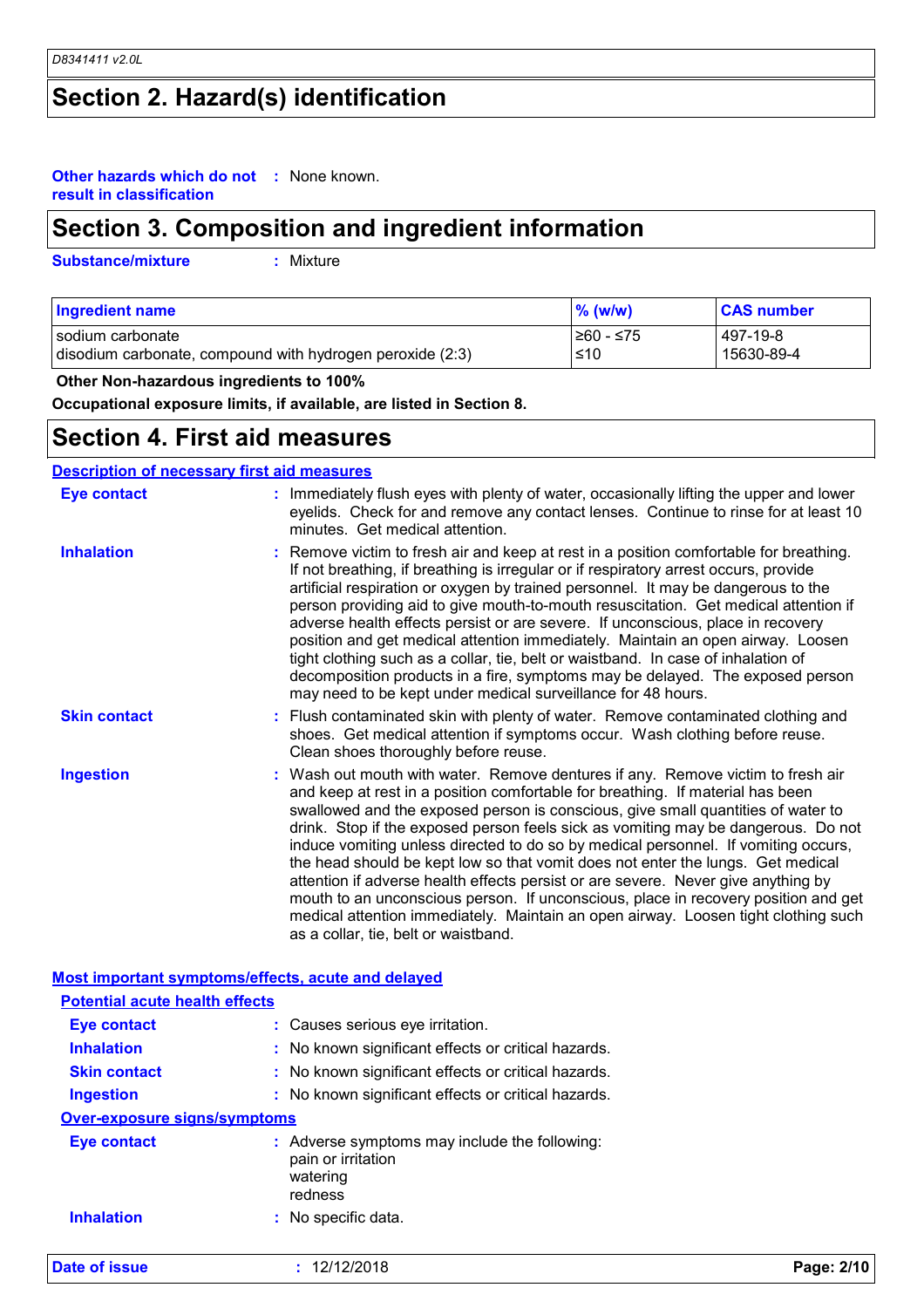# **Section 4. First aid measures**

| <b>Skin contact</b>               | : No specific data.                                                                                                                                                           |
|-----------------------------------|-------------------------------------------------------------------------------------------------------------------------------------------------------------------------------|
| <b>Ingestion</b>                  | : No specific data.                                                                                                                                                           |
|                                   |                                                                                                                                                                               |
|                                   | Indication of immediate medical attention and special treatment needed, if necessary                                                                                          |
| <b>Notes to physician</b>         | : In case of inhalation of decomposition products in a fire, symptoms may be delayed.<br>The exposed person may need to be kept under medical surveillance for 48 hours.      |
| <b>Specific treatments</b>        | : No specific treatment.                                                                                                                                                      |
| <b>Protection of first-aiders</b> | : No action shall be taken involving any personal risk or without suitable training. It<br>may be dangerous to the person providing aid to give mouth-to-mouth resuscitation. |

### **See toxicological information (Section 11)**

# **Section 5. Firefighting measures**

| <b>Extinguishing media</b>                               |                                                                                                                                                                                                     |
|----------------------------------------------------------|-----------------------------------------------------------------------------------------------------------------------------------------------------------------------------------------------------|
| <b>Suitable extinguishing</b><br>media                   | : Use an extinguishing agent suitable for the surrounding fire.                                                                                                                                     |
| <b>Unsuitable extinguishing</b><br>media                 | : None known.                                                                                                                                                                                       |
| <b>Specific hazards arising</b><br>from the chemical     | : No specific fire or explosion hazard.                                                                                                                                                             |
| <b>Hazardous thermal</b><br>decomposition products       | : Decomposition products may include the following materials:<br>carbon dioxide<br>carbon monoxide<br>nitrogen oxides<br>sulfur oxides<br>metal oxide/oxides                                        |
| <b>Special protective actions</b><br>for fire-fighters   | : Promptly isolate the scene by removing all persons from the vicinity of the incident if<br>there is a fire. No action shall be taken involving any personal risk or without<br>suitable training. |
| <b>Special protective</b><br>equipment for fire-fighters | : Fire-fighters should wear appropriate protective equipment and self-contained<br>breathing apparatus (SCBA) with a full face-piece operated in positive pressure<br>mode.                         |

## **Section 6. Accidental release measures**

### **Personal precautions, protective equipment and emergency procedures**

| For non-emergency<br>personnel                              | : No action shall be taken involving any personal risk or without suitable training.<br>Evacuate surrounding areas. Keep unnecessary and unprotected personnel from<br>entering. Do not touch or walk through spilt material. Provide adequate ventilation.<br>Wear appropriate respirator when ventilation is inadequate. Put on appropriate<br>personal protective equipment. |
|-------------------------------------------------------------|---------------------------------------------------------------------------------------------------------------------------------------------------------------------------------------------------------------------------------------------------------------------------------------------------------------------------------------------------------------------------------|
|                                                             | For emergency responders : If specialised clothing is required to deal with the spillage, take note of any<br>information in Section 8 on suitable and unsuitable materials. See also the<br>information in "For non-emergency personnel".                                                                                                                                      |
| <b>Environmental precautions</b>                            | : Avoid dispersal of spilt material and runoff and contact with soil, waterways, drains<br>and sewers. Inform the relevant authorities if the product has caused environmental<br>pollution (sewers, waterways, soil or air).                                                                                                                                                   |
| <b>Methods and material for containment and cleaning up</b> |                                                                                                                                                                                                                                                                                                                                                                                 |
| <b>Small spill</b>                                          | : Move containers from spill area. Avoid dust generation. Using a vacuum with<br>HEPA filter will reduce dust dispersal. Place spilled material in a designated,<br>labeled waste container. Dispose of via a licensed waste disposal contractor.                                                                                                                               |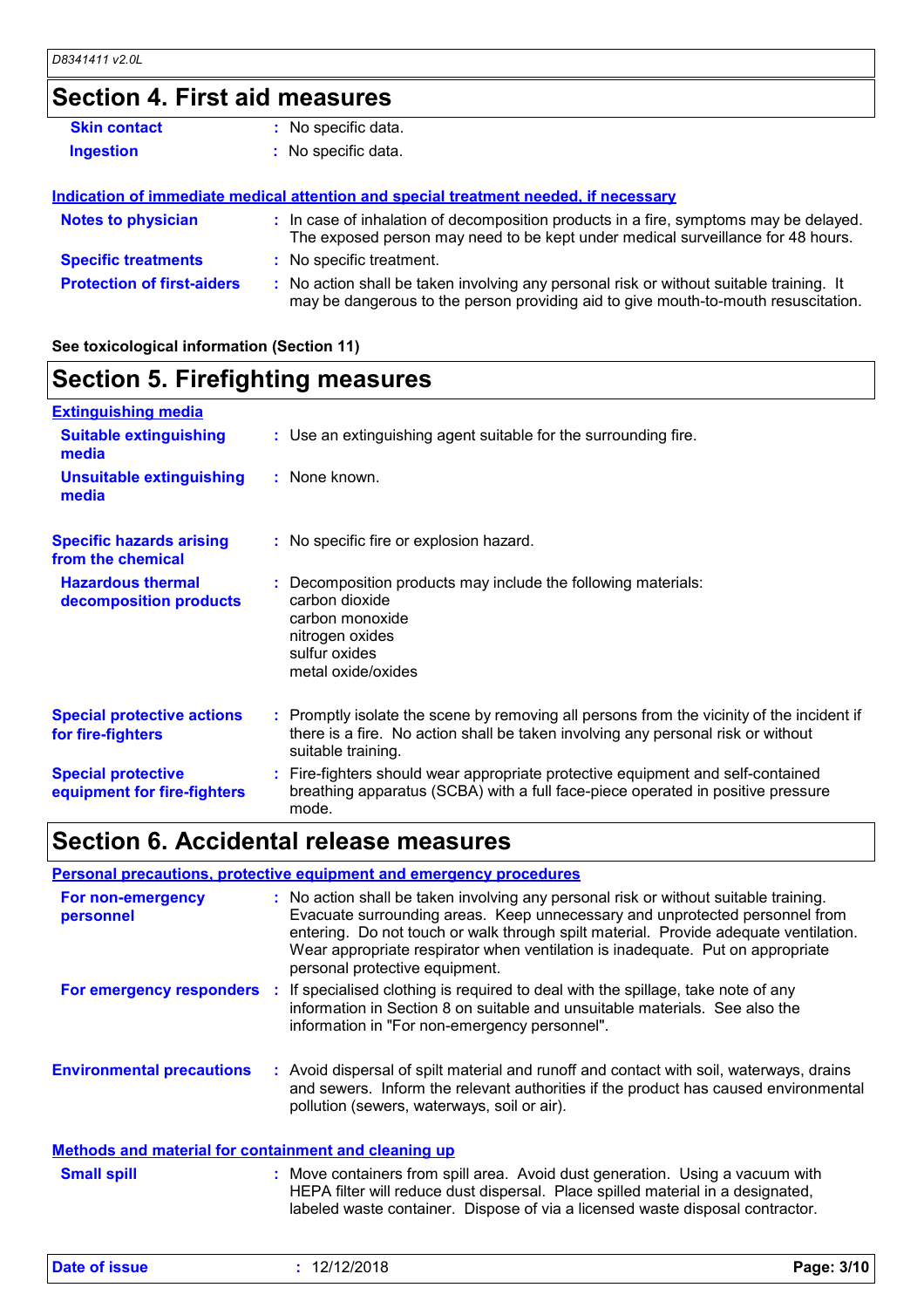# **Section 6. Accidental release measures**

| <b>Large spill</b> | : Move containers from spill area. Approach the release from upwind. Prevent entry<br>into sewers, water courses, basements or confined areas. Avoid dust generation.<br>Do not dry sweep. Vacuum dust with equipment fitted with a HEPA filter and place<br>in a closed, labeled waste container. Dispose of via a licensed waste disposal<br>contractor. Note: see Section 1 for emergency contact information and Section 13 |
|--------------------|---------------------------------------------------------------------------------------------------------------------------------------------------------------------------------------------------------------------------------------------------------------------------------------------------------------------------------------------------------------------------------------------------------------------------------|
|                    | for waste disposal.                                                                                                                                                                                                                                                                                                                                                                                                             |

**See Section 1 for emergency contact information.**

**See Section 8 for information on appropriate personal protective equipment.**

**See Section 13 for additional waste treatment information.**

# **Section 7. Handling and storage**

### **Precautions for safe handling**

| <b>Protective measures</b>                                                       | : Put on appropriate personal protective equipment (see Section 8). Do not ingest.<br>Avoid contact with eyes, skin and clothing. Keep in the original container or an<br>approved alternative made from a compatible material, kept tightly closed when not<br>in use. Empty containers retain product residue and can be hazardous. Do not<br>reuse container.                                                                                                                                                                                                                                |
|----------------------------------------------------------------------------------|-------------------------------------------------------------------------------------------------------------------------------------------------------------------------------------------------------------------------------------------------------------------------------------------------------------------------------------------------------------------------------------------------------------------------------------------------------------------------------------------------------------------------------------------------------------------------------------------------|
| <b>Advice on general</b><br>occupational hygiene                                 | : Eating, drinking and smoking should be prohibited in areas where this material is<br>handled, stored and processed. Workers should wash hands and face before<br>eating, drinking and smoking. Remove contaminated clothing and protective<br>equipment before entering eating areas. See also Section 8 for additional<br>information on hygiene measures.                                                                                                                                                                                                                                   |
| <b>Conditions for safe storage,</b><br>including any<br><b>incompatibilities</b> | Do not store above the following temperature: $30^{\circ}$ C (86 $^{\circ}$ F). Store in accordance<br>with local regulations. Store in original container protected from direct sunlight in a<br>dry, cool and well-ventilated area, away from incompatible materials (see Section 10)<br>and food and drink. Keep container tightly closed and sealed until ready for use.<br>Containers that have been opened must be carefully resealed and kept upright to<br>prevent leakage. Do not store in unlabelled containers. Use appropriate<br>containment to avoid environmental contamination. |
| Do not store above the<br>following temperature                                  | : Daily average of 30 $^{\circ}$ C                                                                                                                                                                                                                                                                                                                                                                                                                                                                                                                                                              |

# **Section 8. Exposure controls and personal protection**

| <b>Control parameters</b>                  |                                                                                                                                                                                                                                                                                                                                                                                                   |            |
|--------------------------------------------|---------------------------------------------------------------------------------------------------------------------------------------------------------------------------------------------------------------------------------------------------------------------------------------------------------------------------------------------------------------------------------------------------|------------|
| <b>Australia</b>                           |                                                                                                                                                                                                                                                                                                                                                                                                   |            |
| <b>Occupational exposure limits</b>        |                                                                                                                                                                                                                                                                                                                                                                                                   |            |
| None.                                      |                                                                                                                                                                                                                                                                                                                                                                                                   |            |
| <b>New Zealand</b>                         |                                                                                                                                                                                                                                                                                                                                                                                                   |            |
| <b>Occupational exposure limits</b>        | : No exposure standard allocated.                                                                                                                                                                                                                                                                                                                                                                 |            |
| <b>Appropriate engineering</b><br>controls | Good general ventilation should be sufficient to control worker exposure to airborne<br>contaminants.                                                                                                                                                                                                                                                                                             |            |
| <b>Environmental exposure</b><br>controls  | : Emissions from ventilation or work process equipment should be checked to ensure<br>they comply with the requirements of environmental protection legislation. In some<br>cases, fume scrubbers, filters or engineering modifications to the process<br>equipment will be necessary to reduce emissions to acceptable levels.                                                                   |            |
| <b>Individual protection measures</b>      |                                                                                                                                                                                                                                                                                                                                                                                                   |            |
| <b>Hygiene measures</b>                    | : Wash hands, forearms and face thoroughly after handling chemical products, before<br>eating, smoking and using the lavatory and at the end of the working period.<br>Appropriate techniques should be used to remove potentially contaminated clothing.<br>Wash contaminated clothing before reusing. Ensure that eyewash stations and<br>safety showers are close to the workstation location. |            |
| Date of issue                              | : 12/12/2018                                                                                                                                                                                                                                                                                                                                                                                      | Page: 4/10 |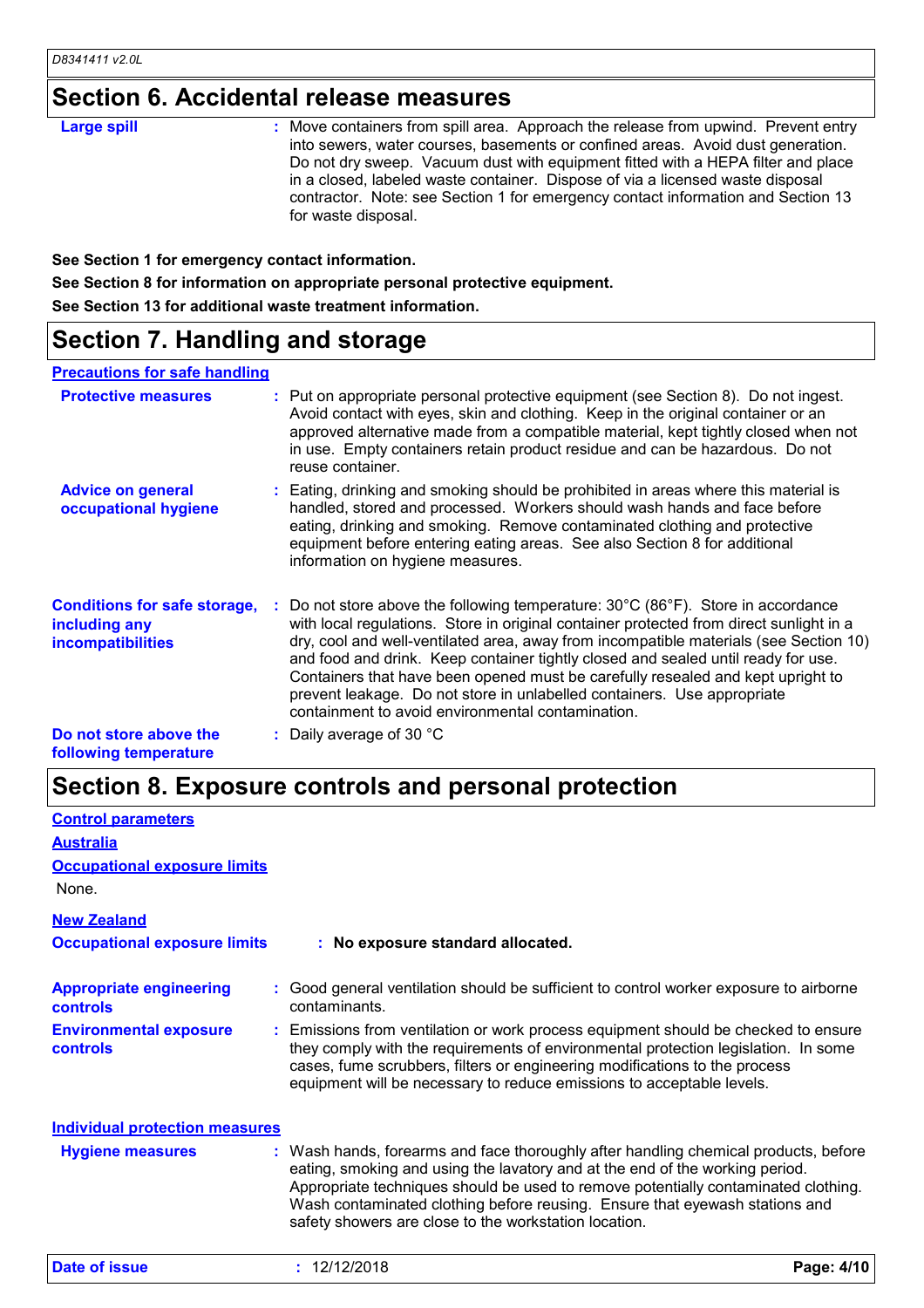# **Section 8. Exposure controls and personal protection**

| <b>Eye/face protection</b>    | Safety eyewear complying with an approved standard should be used when a risk<br>assessment indicates this is necessary to avoid exposure to liquid splashes, mists,<br>gases or dusts. If contact is possible, the following protection should be worn,<br>unless the assessment indicates a higher degree of protection: chemical splash<br>goggles.                                                                                                                                                                                                                                                                    |
|-------------------------------|---------------------------------------------------------------------------------------------------------------------------------------------------------------------------------------------------------------------------------------------------------------------------------------------------------------------------------------------------------------------------------------------------------------------------------------------------------------------------------------------------------------------------------------------------------------------------------------------------------------------------|
| <b>Skin protection</b>        |                                                                                                                                                                                                                                                                                                                                                                                                                                                                                                                                                                                                                           |
| <b>Hand protection</b>        | : Chemical-resistant, impervious gloves complying with an approved standard should<br>be worn at all times when handling chemical products if a risk assessment indicates<br>this is necessary. Considering the parameters specified by the glove manufacturer,<br>check during use that the gloves are still retaining their protective properties. It<br>should be noted that the time to breakthrough for any glove material may be<br>different for different glove manufacturers. In the case of mixtures, consisting of<br>several substances, the protection time of the gloves cannot be accurately<br>estimated. |
| <b>Body protection</b>        | Personal protective equipment for the body should be selected based on the task<br>being performed and the risks involved and should be approved by a specialist<br>before handling this product.                                                                                                                                                                                                                                                                                                                                                                                                                         |
| <b>Other skin protection</b>  | : Appropriate footwear and any additional skin protection measures should be<br>selected based on the task being performed and the risks involved and should be<br>approved by a specialist before handling this product.                                                                                                                                                                                                                                                                                                                                                                                                 |
| <b>Respiratory protection</b> | Based on the hazard and potential for exposure, select a respirator that meets the<br>appropriate standard or certification. Respirators must be used according to a<br>respiratory protection program to ensure proper fitting, training, and other important<br>aspects of use.                                                                                                                                                                                                                                                                                                                                         |

# **Section 9. Physical and chemical properties**

| $:$ Solid.                                                           |
|----------------------------------------------------------------------|
| White.                                                               |
| Fragrant.                                                            |
| : Not available.                                                     |
| 10.7 to 11.3 [Conc. (% w/w): 1%]                                     |
| : Not available.                                                     |
| Not available.                                                       |
| Not available.                                                       |
| : Not available.                                                     |
| : Not available.                                                     |
| : Not available.                                                     |
| $:$ Not available.                                                   |
| $:$ Not available.                                                   |
| : Not available.                                                     |
| Easily soluble in the following materials: cold water and hot water. |
| : Not available.                                                     |
| : Not available.                                                     |
| : Not available.                                                     |
| : Not available.                                                     |
| : $50 °C$ ( $> 50 kg$ )                                              |
| $: < 300$ J/g                                                        |
| Not available.                                                       |
| : Not available.                                                     |
|                                                                      |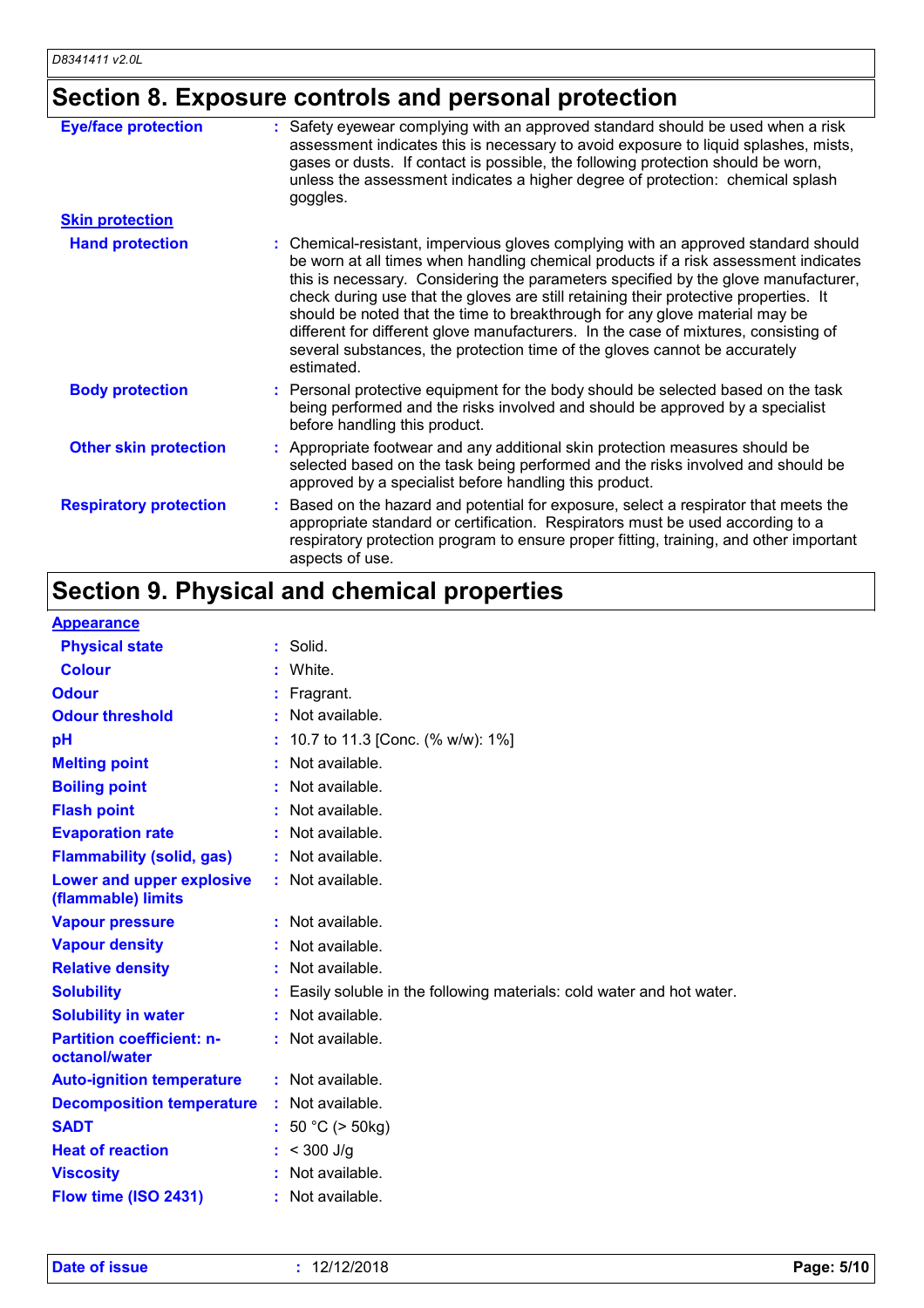# **Section 10. Stability and reactivity**

| <b>Reactivity</b>                            | : No specific test data related to reactivity available for this product or its ingredients.                                                                    |
|----------------------------------------------|-----------------------------------------------------------------------------------------------------------------------------------------------------------------|
| <b>Chemical stability</b>                    | : The product is stable. Do not expose to temperatures exceeding 50 °C/122 °F.                                                                                  |
| <b>Possibility of hazardous</b><br>reactions | : Under normal conditions of storage and use, hazardous reactions will not occur.                                                                               |
| <b>Conditions to avoid</b>                   | : Keep away from heat and direct sunlight. Protect from moisture. Special shipping<br>information Temperature control is required. at $^{\circ}$ C: 40 (> 50kg) |
| <b>Incompatible materials</b>                | : No specific data.                                                                                                                                             |
| <b>Hazardous decomposition</b><br>products   | : Under normal conditions of storage and use, hazardous decomposition products<br>should not be produced.                                                       |

# **Section 11. Toxicological information**

### **Information on toxicological effects**

#### **Acute toxicity**

| <b>Product/ingredient name</b>                                                          | <b>Result</b>                         | <b>Species</b>       | <b>Dose</b>                             | <b>Exposure</b> |
|-----------------------------------------------------------------------------------------|---------------------------------------|----------------------|-----------------------------------------|-----------------|
| I sodium carbonate<br>disodium carbonate,<br>compound with hydrogen<br>peroxide $(2:3)$ | LD50 Dermal<br>LD50 Oral<br>LD50 Oral | Rabbit<br>Rat<br>Rat | >2000 mg/kg<br>2800 mg/kg<br>1034 mg/kg |                 |

**Conclusion/Summary :** Based on available data, the classification criteria are not met.

**Irritation/Corrosion**

| <b>Product/ingredient name</b> | <b>Result</b>            | <b>Species</b> | <b>Score</b> | <b>Exposure</b>                     | <b>Observation</b> |
|--------------------------------|--------------------------|----------------|--------------|-------------------------------------|--------------------|
| sodium carbonate               | Eyes - Mild irritant     | Rabbit         |              | $ 0.5$ minutes<br>100<br>milligrams |                    |
|                                | Eyes - Moderate irritant | Rabbit         |              | 24 hours 100 -<br>milligrams        |                    |

| <b>Conclusion/Summary</b>    |                                                                     |
|------------------------------|---------------------------------------------------------------------|
| <b>Skin</b>                  | : Based on available data, the classification criteria are not met. |
| <b>Eyes</b>                  | : Based on Calculation method: Causes serious eye irritation.       |
| <b>Respiratory</b>           | : Based on available data, the classification criteria are not met. |
| <b>Sensitisation</b>         |                                                                     |
| Not available.               |                                                                     |
| <b>Conclusion/Summary</b>    |                                                                     |
| <b>Skin</b>                  | : Based on available data, the classification criteria are not met. |
| <b>Respiratory</b>           | : Based on available data, the classification criteria are not met. |
| <b>Mutagenicity</b>          |                                                                     |
| Not available.               |                                                                     |
| <b>Conclusion/Summary</b>    | : Based on available data, the classification criteria are not met. |
| <b>Carcinogenicity</b>       |                                                                     |
| Not available.               |                                                                     |
| <b>Conclusion/Summary</b>    | : Based on available data, the classification criteria are not met. |
| <b>Reproductive toxicity</b> |                                                                     |
| Not available.               |                                                                     |
|                              |                                                                     |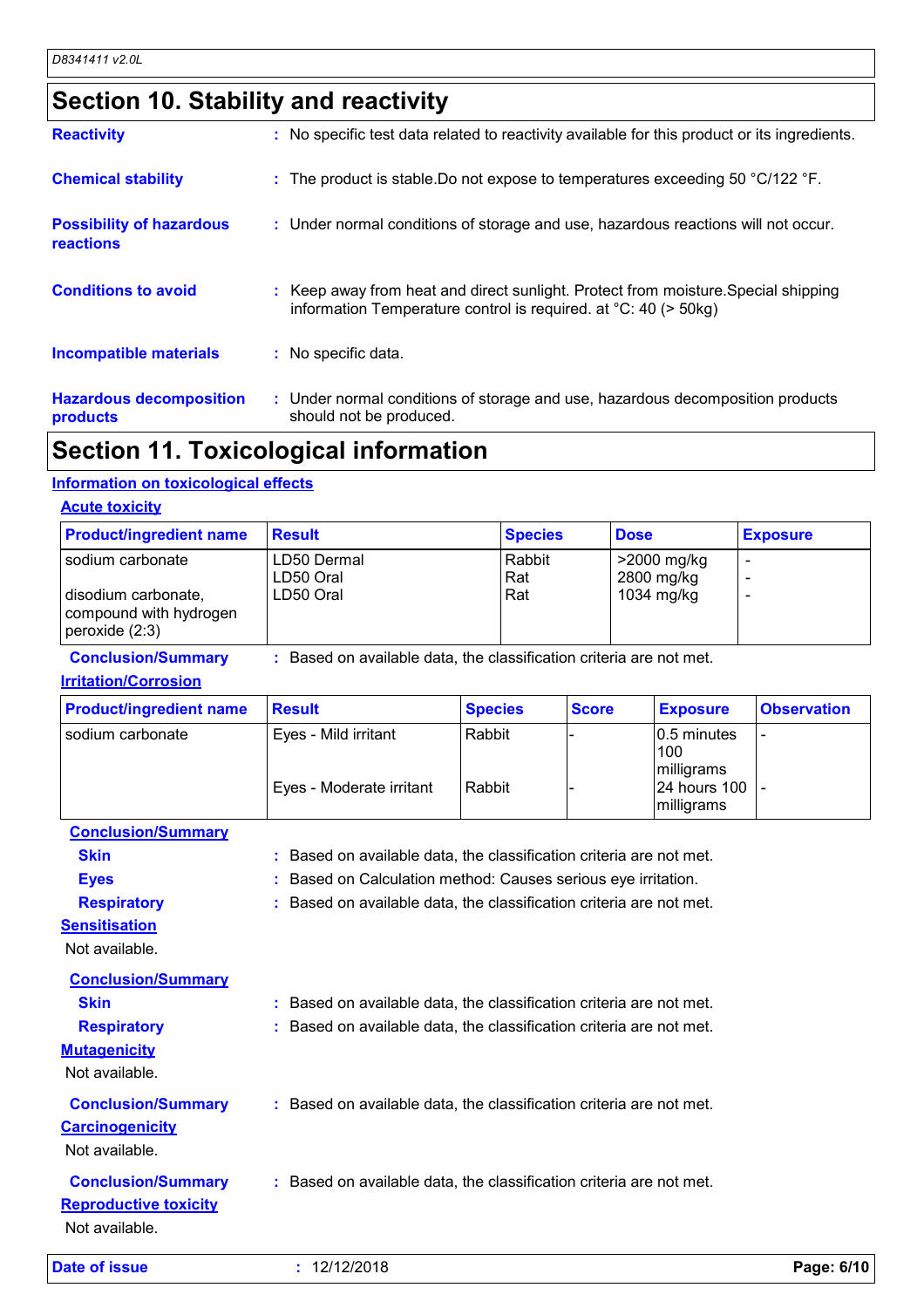# **Section 11. Toxicological information**

| <b>Conclusion/Summary</b>                                 | : Based on available data, the classification criteria are not met.                        |
|-----------------------------------------------------------|--------------------------------------------------------------------------------------------|
| <b>Teratogenicity</b>                                     |                                                                                            |
| Not available.                                            |                                                                                            |
| <b>Conclusion/Summary</b>                                 | : Based on available data, the classification criteria are not met.                        |
| <b>Specific target organ toxicity (single exposure)</b>   |                                                                                            |
| Not available.                                            |                                                                                            |
|                                                           |                                                                                            |
| <b>Specific target organ toxicity (repeated exposure)</b> |                                                                                            |
| Not available.                                            |                                                                                            |
| <b>Aspiration hazard</b>                                  |                                                                                            |
| Not available.                                            |                                                                                            |
|                                                           |                                                                                            |
| Information on likely routes : Not available.             |                                                                                            |
| of exposure                                               |                                                                                            |
| <b>Potential acute health effects</b>                     |                                                                                            |
| <b>Eye contact</b>                                        | : Causes serious eye irritation.                                                           |
| <b>Inhalation</b>                                         | No known significant effects or critical hazards.                                          |
| <b>Skin contact</b>                                       | : No known significant effects or critical hazards.                                        |
| <b>Ingestion</b>                                          | : No known significant effects or critical hazards.                                        |
|                                                           |                                                                                            |
|                                                           | <b>Symptoms related to the physical, chemical and toxicological characteristics</b>        |
| <b>Eye contact</b>                                        | : Adverse symptoms may include the following:                                              |
|                                                           | pain or irritation                                                                         |
|                                                           | watering                                                                                   |
|                                                           | redness                                                                                    |
| <b>Inhalation</b>                                         | : No specific data.                                                                        |
| <b>Skin contact</b>                                       | : No specific data.                                                                        |
| <b>Ingestion</b>                                          | : No specific data.                                                                        |
|                                                           | Delayed and immediate effects as well as chronic effects from short and long-term exposure |
| <b>Short term exposure</b>                                |                                                                                            |
| <b>Potential immediate</b>                                | : Not available.                                                                           |
| effects                                                   |                                                                                            |
| <b>Potential delayed effects</b>                          | : Not available.                                                                           |
| <b>Long term exposure</b>                                 |                                                                                            |
| <b>Potential immediate</b>                                | : Not available.                                                                           |
| effects                                                   |                                                                                            |
| <b>Potential delayed effects</b>                          | $:$ Not available.                                                                         |
| <b>Potential chronic health effects</b>                   |                                                                                            |
| Not available.                                            |                                                                                            |
| <b>Conclusion/Summary</b>                                 | : Based on available data, the classification criteria are not met.                        |
| <b>General</b>                                            | No known significant effects or critical hazards.<br>t                                     |
|                                                           |                                                                                            |
| <b>Carcinogenicity</b>                                    | No known significant effects or critical hazards.<br>t                                     |
| <b>Mutagenicity</b>                                       | No known significant effects or critical hazards.<br>t                                     |
| <b>Teratogenicity</b>                                     | No known significant effects or critical hazards.<br>t                                     |
| <b>Developmental effects</b>                              | No known significant effects or critical hazards.<br>÷                                     |
| <b>Fertility effects</b>                                  | No known significant effects or critical hazards.                                          |

### **Numerical measures of toxicity**

| Date of issue<br>12/12/2018 | Page: 7/10 |
|-----------------------------|------------|
|-----------------------------|------------|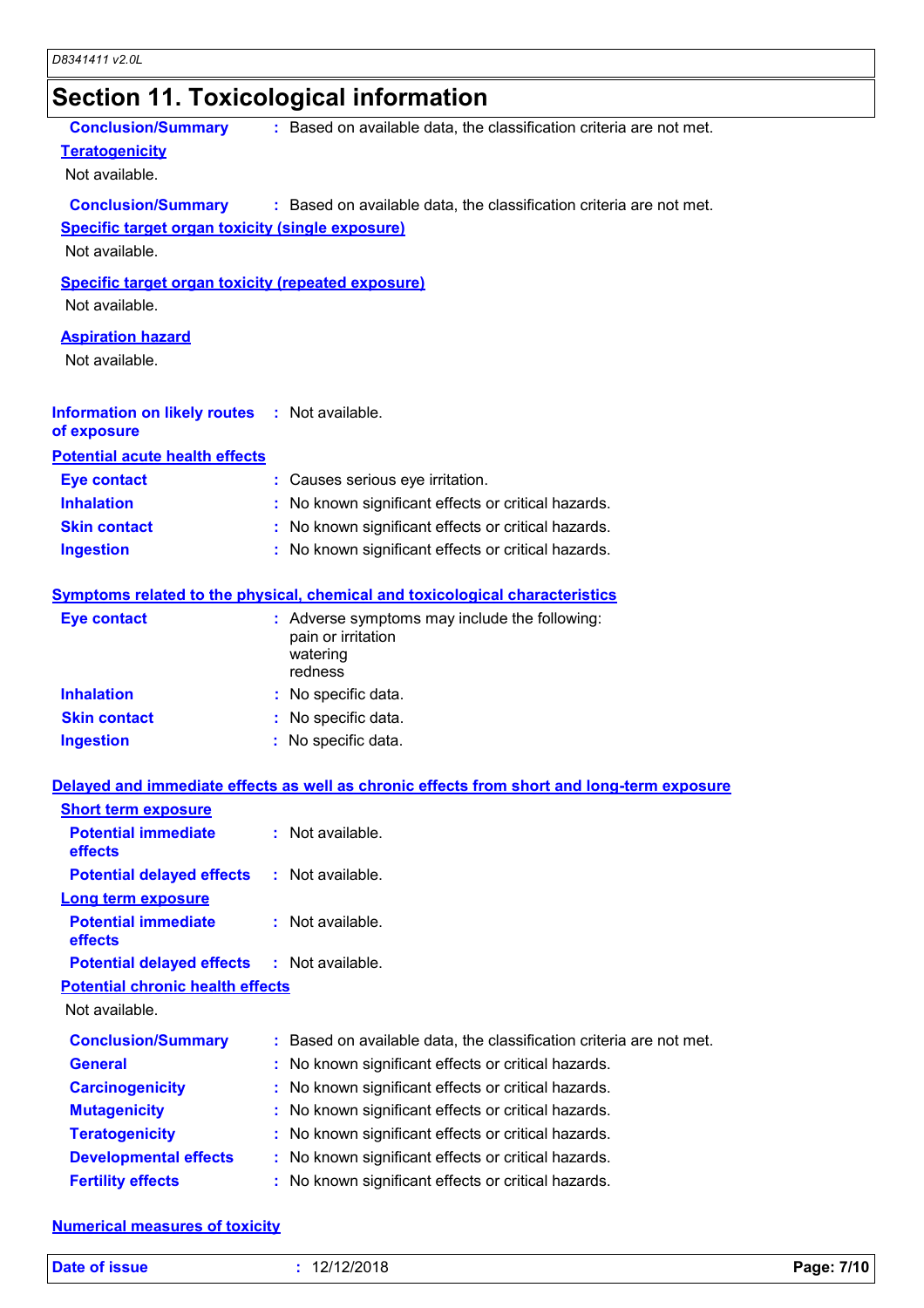# **Section 11. Toxicological information**

### **Acute toxicity estimates**

| Route       | <b>ATE value</b> |
|-------------|------------------|
| <b>Oral</b> | 14656.3 mg/kg    |

# **Section 12. Ecological information**

### **Toxicity**

| <b>Product/ingredient name</b>                                    | <b>Result</b>                      | <b>Species</b>              | <b>Exposure</b> |
|-------------------------------------------------------------------|------------------------------------|-----------------------------|-----------------|
| sodium carbonate                                                  | Acute EC50 242000 µg/l Fresh water | Algae - Navicula seminulum  | 96 hours        |
|                                                                   | Acute LC50 176000 µg/l Fresh water | Crustaceans - Amphipoda     | 48 hours        |
|                                                                   | Acute LC50 265000 µg/l Fresh water | Daphnia - Daphnia magna     | 48 hours        |
|                                                                   | Acute LC50 300000 µg/l Fresh water | Fish - Lepomis macrochirus  | 96 hours        |
| disodium carbonate,<br>compound with hydrogen<br>peroxide $(2:3)$ | Acute EC50 70 mg/l                 | Algae - Chlorella emersonii | 240 hours       |
|                                                                   | Acute EC50 4.9 mg/l                | Daphnia - Daphnia Pulex     | 48 hours        |
|                                                                   | Acute LC50 70.7 mg/l               | Fish - Pimephales promelas  | 96 hours        |

### **Persistence and degradability**

| <b>Product/ingredient name</b> | <b>Aquatic half-life</b> | <b>Photolysis</b> | Biodegradability |
|--------------------------------|--------------------------|-------------------|------------------|
| I sodium carbonate             |                          |                   | Readily          |

### **Bioaccumulative potential**

Not available.

| <b>Mobility in soil</b>                                 |                  |
|---------------------------------------------------------|------------------|
| <b>Soil/water partition</b><br><b>coefficient (Koc)</b> | : Not available. |

**Other adverse effects** : No known significant effects or critical hazards.

# **Section 13. Disposal considerations**

| <b>Disposal methods</b> | : The generation of waste should be avoided or minimised wherever possible.                                                                                            |
|-------------------------|------------------------------------------------------------------------------------------------------------------------------------------------------------------------|
|                         | Disposal of this product, solutions and any by-products should at all times comply<br>with the requirements of environmental protection and waste disposal legislation |
|                         | and any regional local authority requirements. Dispose of surplus and non-                                                                                             |
|                         | recyclable products via a licensed waste disposal contractor. Waste should not be                                                                                      |
|                         | disposed of untreated to the sewer unless fully compliant with the requirements of                                                                                     |
|                         | all authorities with jurisdiction. Waste packaging should be recycled. Incineration or                                                                                 |
|                         | landfill should only be considered when recycling is not feasible. This material and                                                                                   |
|                         | its container must be disposed of in a safe way. Care should be taken when                                                                                             |
|                         | handling emptied containers that have not been cleaned or rinsed out. Empty                                                                                            |
|                         | containers or liners may retain some product residues. Avoid dispersal of spilt                                                                                        |
|                         | material and runoff and contact with soil, waterways, drains and sewers.                                                                                               |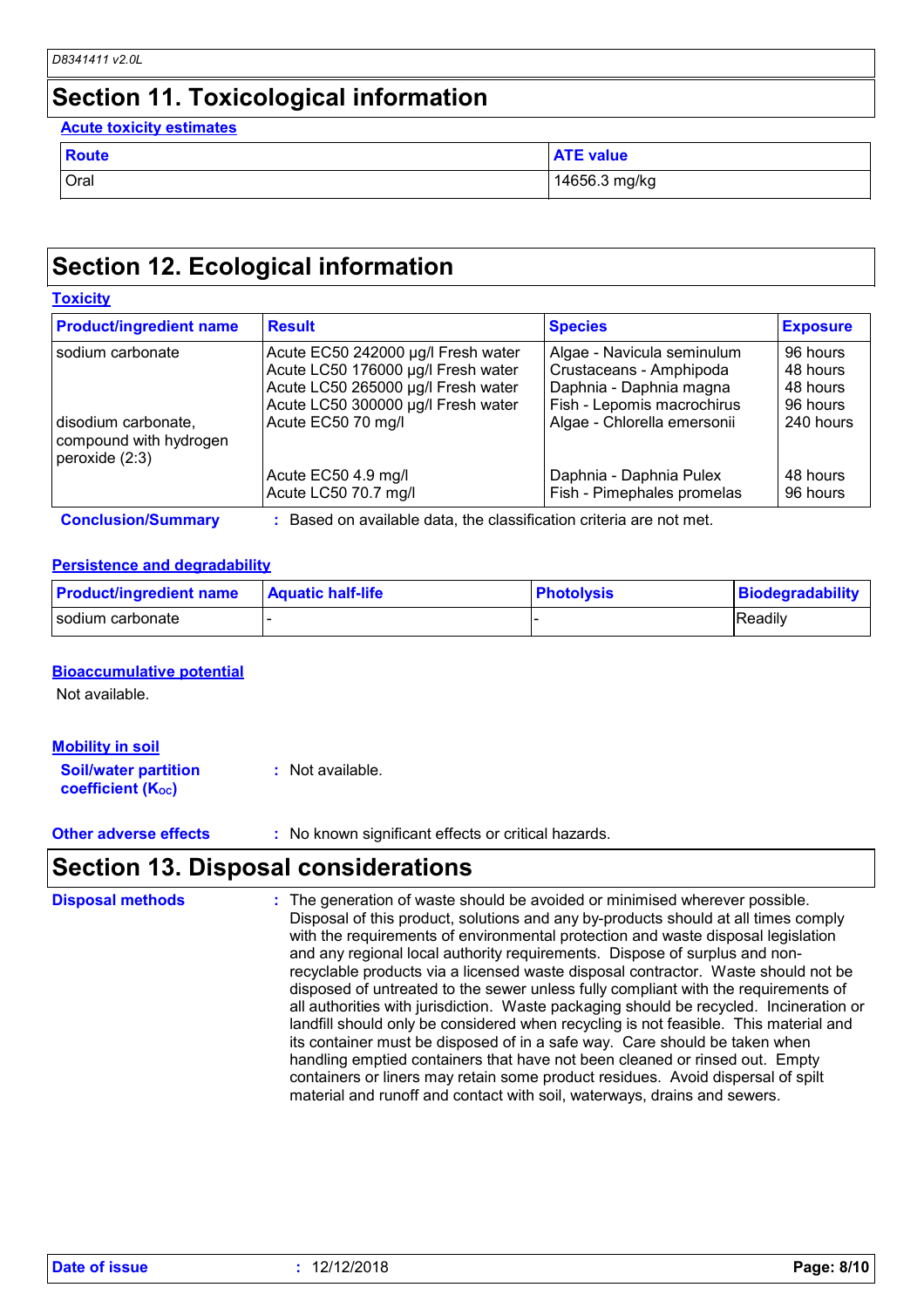*D8341411 v2.0L*

| <b>Regulation</b> | <b>UN number</b>         | <b>Proper shipping name</b> | <b>Classes</b>           | PG* | <b>Label</b> | <b>Additional information</b> |
|-------------------|--------------------------|-----------------------------|--------------------------|-----|--------------|-------------------------------|
| <b>ADG</b>        | Not<br>Regulated.        | Not applicable.             | <b>Not</b><br>available. |     |              |                               |
| <b>IMDG</b>       | Not<br>Regulated.        | Not applicable.             | <b>Not</b><br>available. |     |              |                               |
| <b>IATA</b>       | <b>Not</b><br>Regulated. | Not applicable.             | <b>Not</b><br>available. |     |              |                               |

PG\* : Packing group

**Special precautions for user** : For long distance transport of bulk material or shrunk pallet take into consideration sections 7 and 10. Temperature control is required. at °C: 40° C - for bulk material, not applicable for product in domestic pack size. **Transport within user's premises:** always transport in closed containers that are upright and secure. Ensure that persons transporting the product know what to do in the event of an accident or spillage.

# **Section 15. Regulatory information**

#### **Standard Uniform Schedule of Medicine and Poisons** Not scheduled

### **Model Work Health and Safety Regulations - Scheduled Substances**

No listed substance

| <b>Australia inventory (AICS)</b>                           | : All components are listed or exempted. |
|-------------------------------------------------------------|------------------------------------------|
| <b>New Zealand Inventory of</b><br><b>Chemicals (NZIoC)</b> | : All components are listed or exempted. |
| <b>HSNO Group Standard</b>                                  | : Cleaning Products (Subsidiary Hazard)  |
| <b>HSNO Approval Number</b>                                 | : HSR002530                              |

## **Section 16. Any other relevant information**

| <b>Key to abbreviations</b>                        | : ADG = Australian Dangerous Goods<br>ATE = Acute Toxicity Estimate<br><b>BCF</b> = Bioconcentration Factor<br>GHS = Globally Harmonized System of Classification and Labelling of Chemicals<br>IATA = International Air Transport Association<br>IBC = Intermediate Bulk Container<br><b>IMDG = International Maritime Dangerous Goods</b><br>LogPow = logarithm of the octanol/water partition coefficient<br>MARPOL = International Convention for the Prevention of Pollution From Ships,<br>1973 as modified by the Protocol of 1978. ("Marpol" = marine pollution)<br>NOHSC = National Occupational Health and Safety Commission<br>SUSMP = Standard Uniform Schedule of Medicine and Poisons<br>$UN = United Nations$ |
|----------------------------------------------------|------------------------------------------------------------------------------------------------------------------------------------------------------------------------------------------------------------------------------------------------------------------------------------------------------------------------------------------------------------------------------------------------------------------------------------------------------------------------------------------------------------------------------------------------------------------------------------------------------------------------------------------------------------------------------------------------------------------------------|
| Date of issue / Date of<br>revision                | : 12/12/2018                                                                                                                                                                                                                                                                                                                                                                                                                                                                                                                                                                                                                                                                                                                 |
| <b>Revision comments</b>                           | : Update of PSDS.                                                                                                                                                                                                                                                                                                                                                                                                                                                                                                                                                                                                                                                                                                            |
| <b>Version</b>                                     | : 2.0L                                                                                                                                                                                                                                                                                                                                                                                                                                                                                                                                                                                                                                                                                                                       |
| <b>Procedure used to derive the classification</b> |                                                                                                                                                                                                                                                                                                                                                                                                                                                                                                                                                                                                                                                                                                                              |